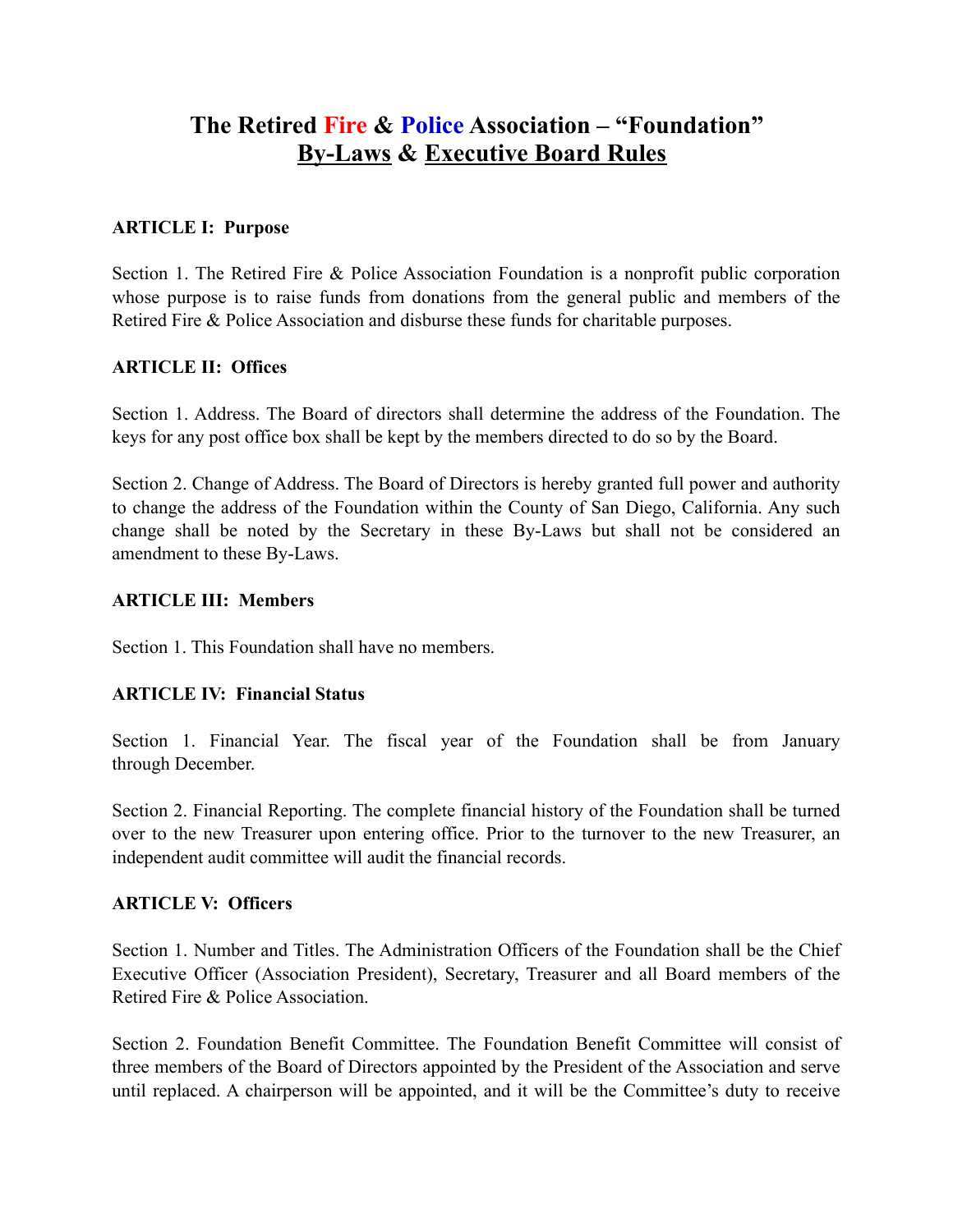and review all requests for assistance and present to the next Foundation Board Meeting, those deemed eligible.

Section 3. The Association Board may remove a member of the Benefit Committee with cause.

Section 4. The President of the Association shall, by the following Board Meeting, fill any vacancy on the Benefit Committee.

Section 5. Duties of the President. The President shall preside at all meetings, assign all committees not otherwise appointed. Make provisions for the duties of absent or suspended officers, prepare an agenda for all meetings, and transact such other duties as they customarily pertain to the Office of the President. Amended 7.8.19

Section 6. Duties of the Secretary. The Secretary shall keep the minutes of all meetings, be responsible for the correspondence of the Foundation and maintain the original copies of the Articles of Incorporation, By-Laws, Rules of Order, Executive Board Rules, and all minutes.

Section 7. Duties of the Treasurer. The Treasurer shall maintain a written account of all Foundation receipts and expenditures, present a written report to the Board of Directors at each Board Meeting and maintain a separate bank account for all Foundation transactions.

Section 8. Deposit and Disbursement of Money and Valuables. The Treasurer will deposit, or cause to be deposited, all money and other valuables in the name and to the credit of the Foundation with such depositories as the Board may designate, shall disburse the Foundation's funds as the Board may order, shall render to the President of the Board and the Board, when requested, an account of all transactions as Treasurer and the financial condition of the Foundation, shall have such other powers and perform such other duties as the Board or the By-Laws may prescribe.

Section 9. Bond. If required by the Board, the Treasurer shall give the Foundation a bond in the account and with the surety or sureties specified by the Board for faithful performance of the duties of the office and for restoration to the Foundation of all of the books, papers, vouchers, money, and other property of every kind in the possession or under the control of the Treasurer on his or her death, resignation, retirement, or removal from office.

Section 10. Compensation. Officer shall serve without compensation.

# **ARTICLE VI: Board of Directors**

Section 1. Number of Directors. The Foundation Board of Directors will be made up of the same officers and members as are serving as Officers and Members of the Retired Fire & Police **Association**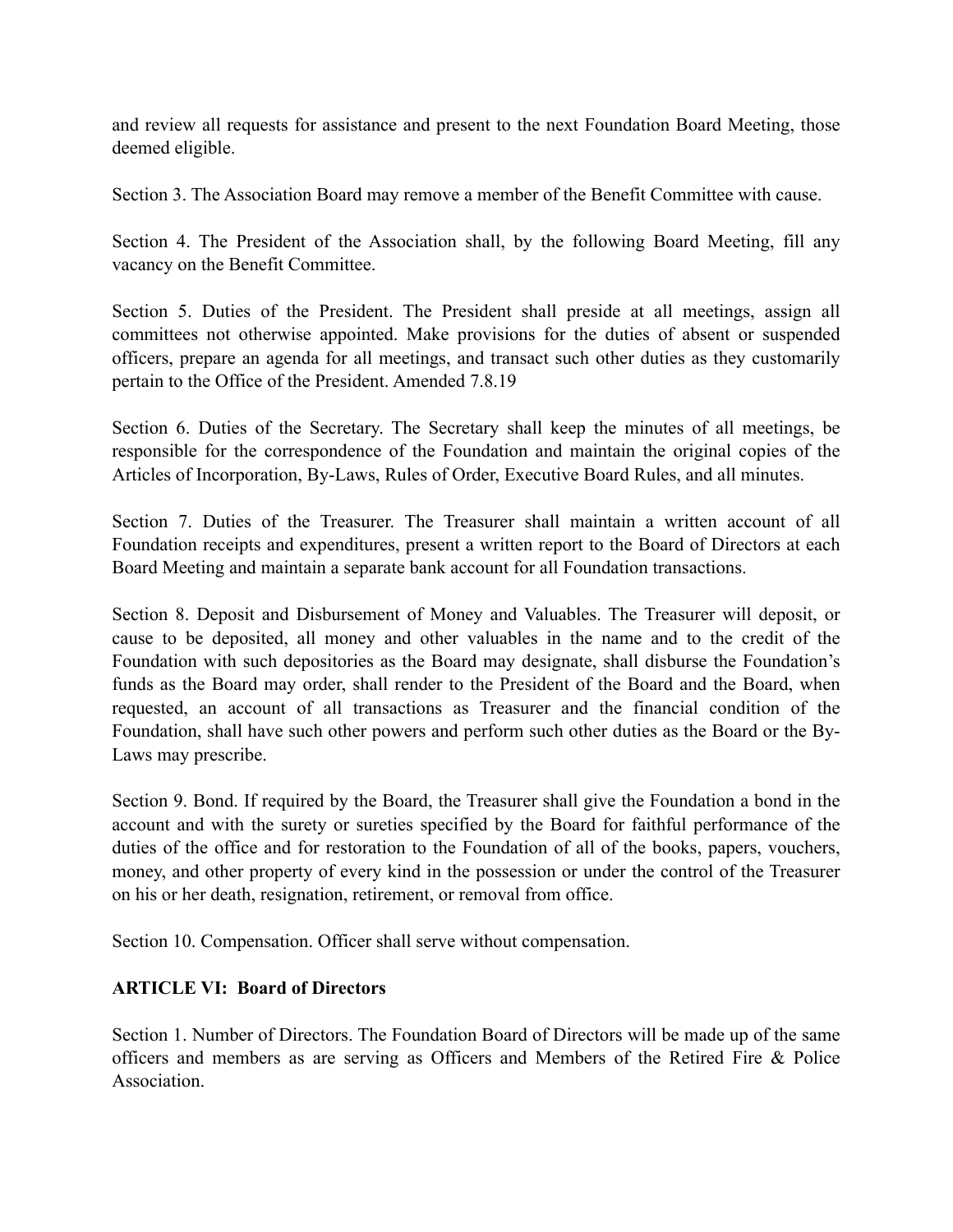Section 2. Term of Office. Each Member's term shall run concurrently with his/her term on the Association Board.

Section 3. Compensation. The Officers and Directors shall serve without compensation.

Section 4. Meetings. Regular Foundation meetings shall be held monthly immediately following the regular Association Board Meeting.

Section 5. Quorum. A majority of the authorized number of Directors shall constitute a quorum of the Board for the transaction of business, except as otherwise set forth in these By-Laws.

Section 6. Transactions of the Board. Except as otherwise provided in the Articles of Incorporation or these By-Laws, or by California law, every act or decision done or made by a majority of the Directors present at a meeting duly held at which a quorum is present is the act of the Board; provided, however, that any meetings at which a quorum was initially present may continue to transact business notwithstanding the withdrawal of Directors if any action taken is approved by at least a majority of the required quorum for such meeting or such greater number as is required by law.

Section 7. Conduct of Meetings. The President of the Foundation (Association) shall preside at Meetings of the Board. The Secretary of the Foundation (Association) shall act as Secretary for the Board Meetings. The Treasurer of the Foundation (Association) shall act as the Treasurer at Meetings of the Board.

Section 8. Board Vacancies. In the event of the removal, resignation or other loss of a Director, such vacancy shall be filled in the manner prescribed in the Association By-Laws for regular appointment to the office (Art. VIII, Sect. 4). The President, with the approval of the Executive Board, shall appoint a member in good standing to fill such vacancy for the remainder of the unexpired term. Amended 7.8.19

Section 9. Adjournment. A majority of the Directors present, whether or not a quorum is present, may adjourn any meeting to another time and place. If a meeting is adjourned for more than twenty- four (24) hours, notice of the adjournment to another time and place must be given prior to the time of the meeting to the Directors who were not present at the time of the adjournment.

Section 10. Appointment of Committees. The President may appoint one or more committees.

## **ARTICLE VII: Foundation Records and Reports**

Section 1. Record Keeping. The Foundation shall keep adequate and correct records of account and minutes of the proceedings of the Board. The minutes shall be in written form. Other books and records shall be kept in either written form or any other form capable of being converted to written form.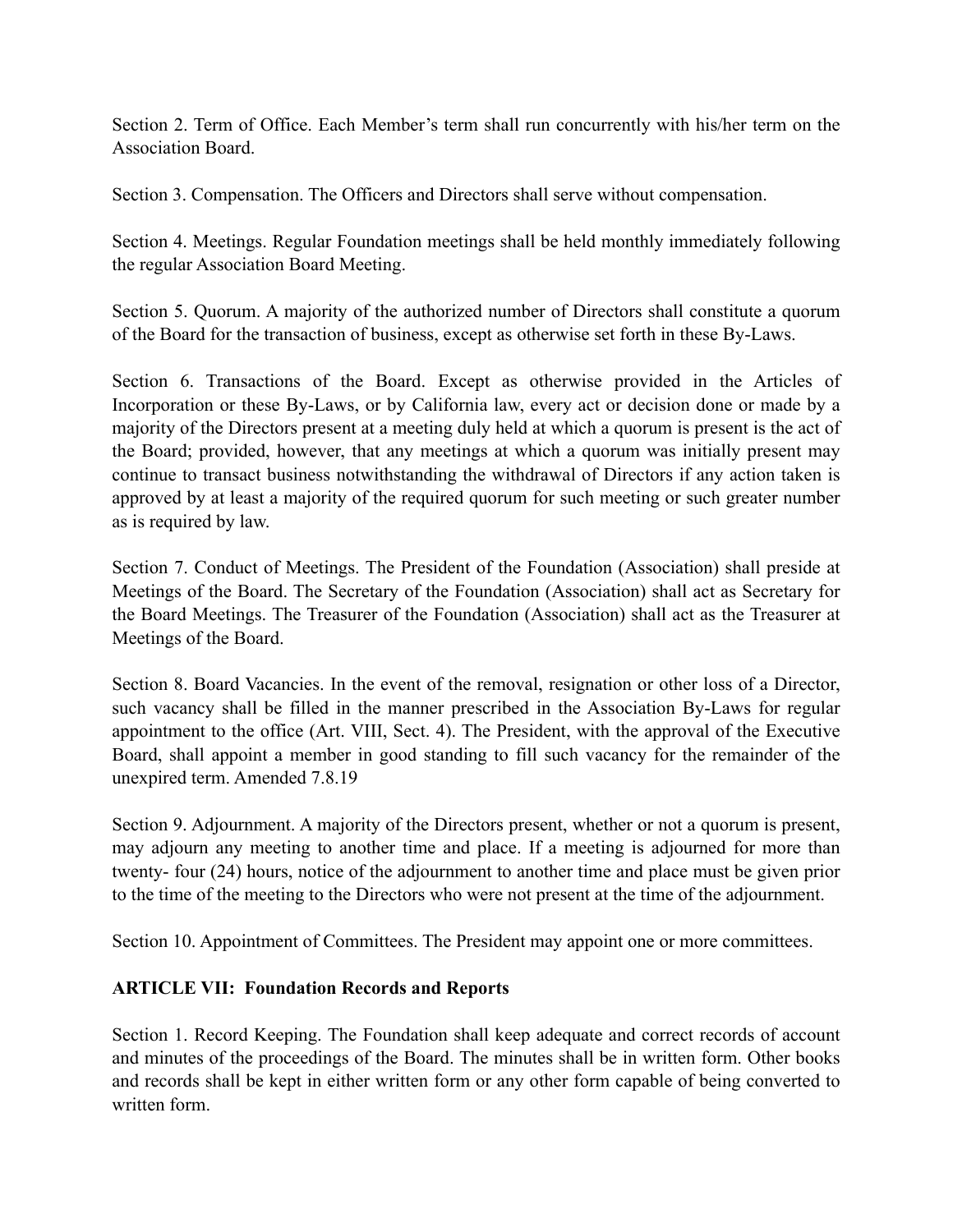Section 2. Annual Report. The Board shall cause an annual report to be made not later than 120 days after the close of the Foundation's fiscal year. The report shall contain the information required by the Corporation's Code and shall be accomplished by any report thereon of independent accountants, or if there is no such report, the certificate of an authorized officer of the Corporation that such statements were prepared without audit from the books and records of the Foundation. The annual report shall be furnished to all Directors.

## **ARTICLE VIII: Indemnification**

Section 1. Right of Indemnity. Acting in good faith to the fullest extent, Directors, Officers, employees and other persons described in Section 7237(a) of the California Corporations Code, including persons formerly occupying any such position, against all expenses, judgments, fines, settlements, and other amounts actually and reasonably incurred by them in connection with any "proceeding" as that term is used in the Section, and including an action by or in the right of the Corporation, by reason of the fact that the person is or was a person described in the Section. "Expenses", as used in these By-Laws, shall have the same meaning as in Section 7237(a) of the California Corporation's Code.

Section 2. Approval of Indemnity. On written request to the Board by any person seeking indemnification under Section 7237(a) or (c) of the California Corporations Code, the Board shall promptly determine under Section 7237(e) of the California Corporations Code whether the applicable standard of the conduct set forth in Section 7237(b) or (c) has been met and, the Board shall authorize indemnification.

## **ARTICLE IX: Amendments to By-Laws**

Section 1. Amendments by Board of Directors. New By-Laws may be adopted, or these By-Laws may be amended or repealed by a vote or written consent of a majority of the Board voting at which quorums are present.

Section 2. Records of Amendments. Whenever an amendment or new By-Law is adopted, it shall be copied into the records of the Foundation and maintained with the original By-Laws. If any By-Law is repealed, the fact of the repeal with the date at which the repeal was enacted or written assent was filed shall be stated and made a part of the records of the Foundation.

## **ARTICLE X: Dissolution**

Section 1. Dissolution of Foundation. The Foundation may be dissolved upon a vote of the majority of the Board, or as otherwise permitted by the California Corporations Code.

Section 2. Obligation Upon Dissolution. The Board shall satisfy and discharge all debts and other obligations of the Foundation in a manner consistent with the laws of the State of California, the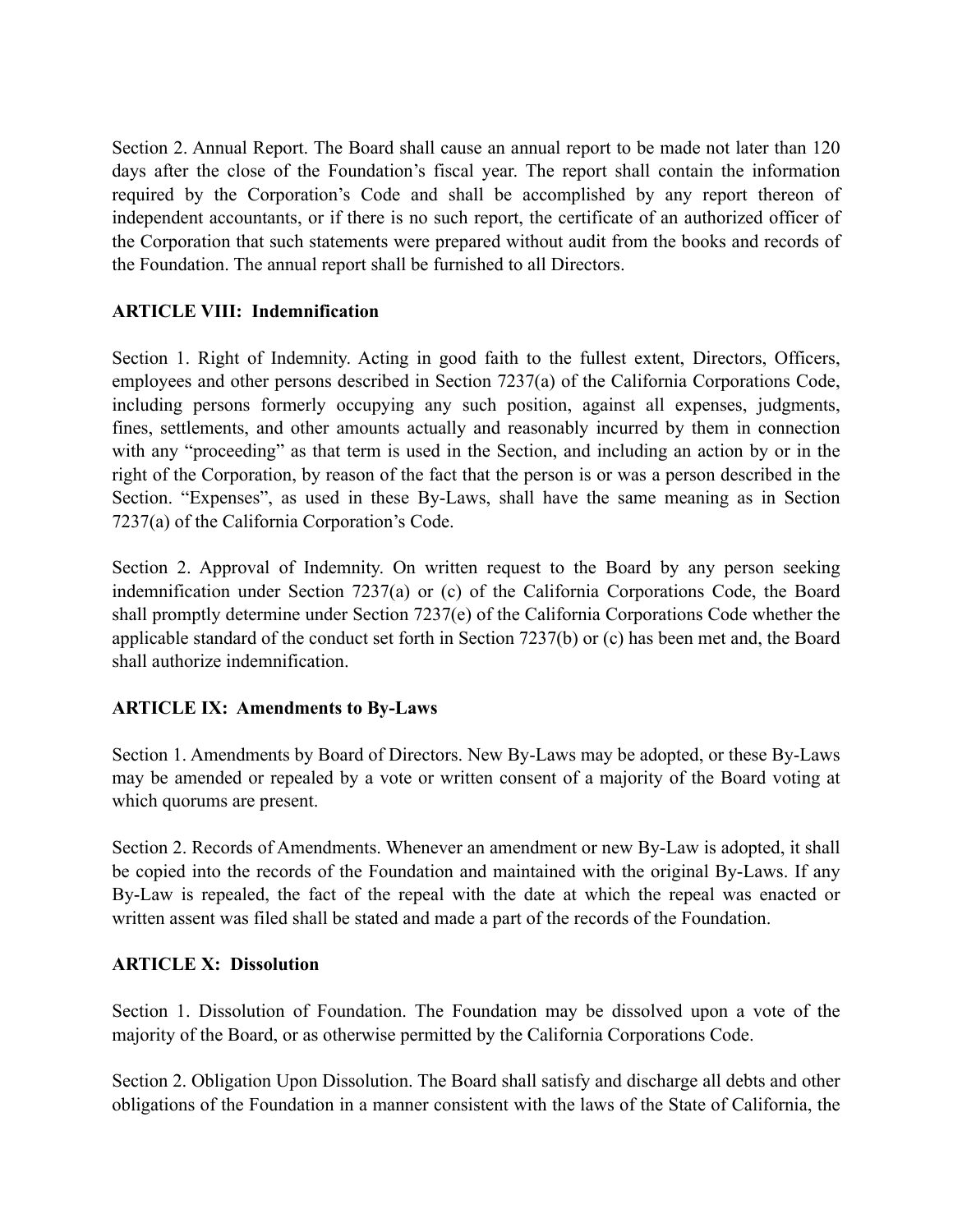California Corporations Code, and all regulations and requirements of California nonprofit corporations.

Adopted: December 7, 2001

## **EXECUTIVE BOARD RULES**

The following standing rules have been adopted and may be amended by a majority vote of the Executive Board of Directors:

RULE 1. Board Members. Administrative Officers shall coincide with the current Officers of the Board of Directors for the Retired Fire & Police Association, with terms that are coterminous with their respective Board positions.

RULE 2. Board Meetings. The Executive Board shall meet monthly, unless the President and Vice President feel there is insufficient business to warrant a meeting. The Foundation meeting shall follow the regular RFPA Executive Board Meeting.

RULE 3. Emergency Meetings. In the event a sudden need was to arise between scheduled meetings of the Board, authorization of funds may be granted by telephone from the Benefit Committee and the President or his/her representative.

RULE 4. Foundation Records. The Secretary shall distribute minutes of all Foundation Board Meetings and the financial statement to the members of the Board of Directors, including the President Ex-Officio.

RULE 5. Foundation Reports. It will be the responsibility of the Secretary to include any financial reports, deemed necessary, to the general membership, in the Retired Fire & Police Association Quarterly Newsletter.

RULE 6. Fund Raising. The solicitation of funds shall be the responsibility of all members of the Retired Fire & Police Association Board of Directors. The Association (Foundation) Treasurer shall be appointed to administer these funds. Amended 7.8.19

RULE 7. Expenditure of Funds. A Benefit Committee shall be established for the purpose of making recommendations to the Board, as to the need and the amount of benefit to be paid. The Committee shall consist of three (3) Board members, one of whom shall act as chairperson.

RULE 8. Benefit Limits. The maximum amount paid to individuals or organizations shall be established by the Board, majority vote of a quorum. In no case shall that amount exceed 10% of the funds available. Amended 7.8.19

RULE 9. Application Process. Deleted on 7.8.19